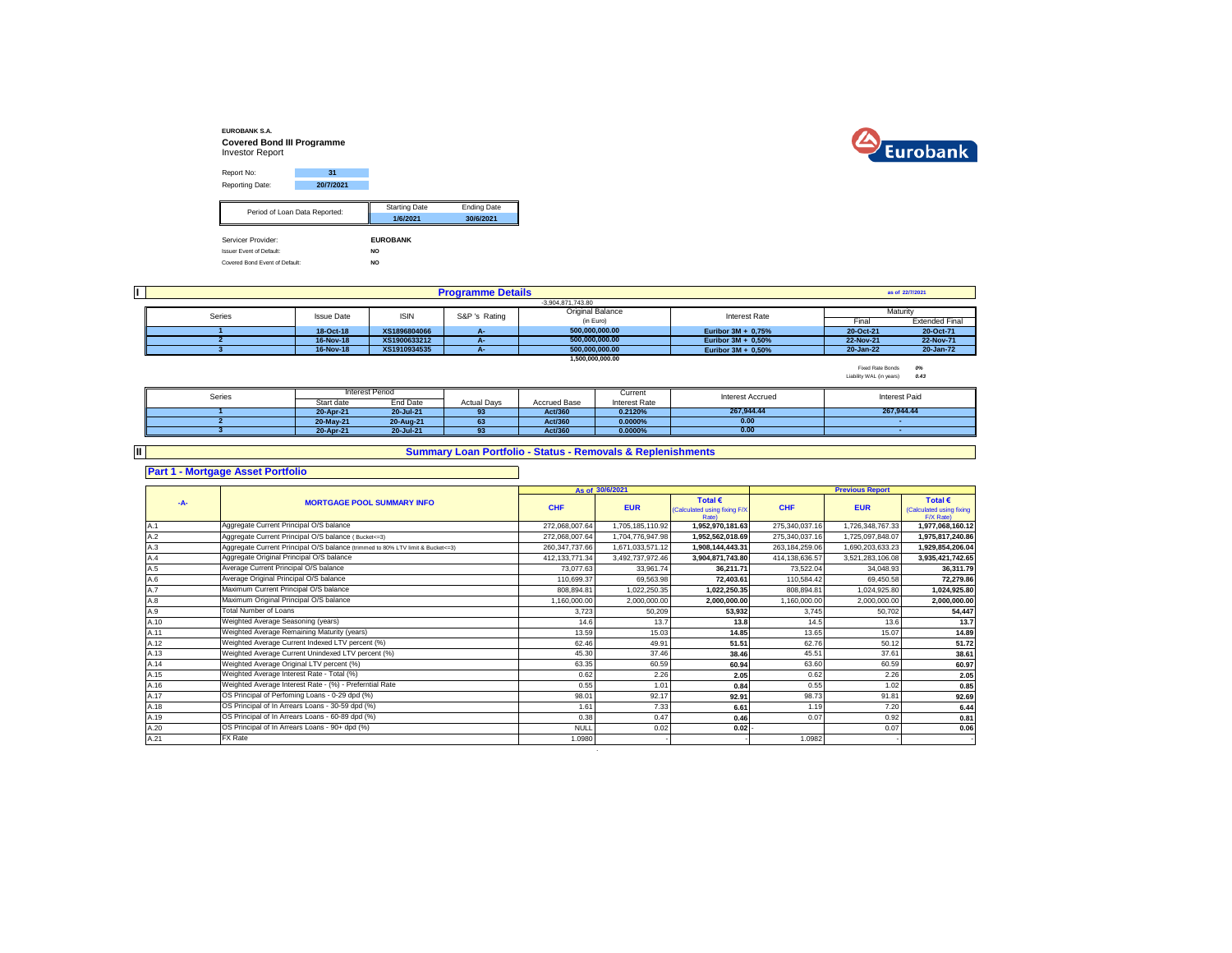|            | <b>Principal Receipts For Performing</b> | As of 30/6/2021    |               |                    |               |                                            |               |  |
|------------|------------------------------------------|--------------------|---------------|--------------------|---------------|--------------------------------------------|---------------|--|
|            | Or Delinquent / In Arrears Loans         | CHI                |               | <b>EUR</b>         |               | Total € (Calculated using fixing F/X Rate) |               |  |
|            |                                          | <b>No Of Loans</b> | <b>Amount</b> | <b>No Of Loans</b> | <b>Amount</b> | <b>No Of Loans</b>                         | <b>Amount</b> |  |
| <b>B.1</b> | Scheduled And Paid Repayments            | 5.774              | 2.127.771.36  | 72.912             | 12.898.739.78 | 78.686                                     | 13.875.257.50 |  |
| <b>B.2</b> | <b>Partial Prepayments</b>               |                    | 72.362.86     |                    | 605.022.99    | 68                                         | 623.385.62    |  |
| <b>B.3</b> | Whole Prepayments                        | 10.                | 646,369.95    | 109                | 1.745.124.44  | 119                                        | 2.235.736.47  |  |
| <b>B.4</b> | Total Principal Receipts (B1+B2+B3)      |                    | 2.846.504.17  |                    | 15.248.887.21 |                                            | 16.734.379.59 |  |

|      | <b>Non-Principal Receipts For Performing</b>          | As of 30/6/2021    |               |                    |               |                                                     |               |  |
|------|-------------------------------------------------------|--------------------|---------------|--------------------|---------------|-----------------------------------------------------|---------------|--|
|      | Or Delinquent / In Arrears Loans                      | <b>CHF</b>         |               | <b>EUR</b>         |               | Total $\epsilon$ (Calculated using fixing F/X Rate) |               |  |
|      |                                                       | <b>No Of Loans</b> | <b>Amount</b> | <b>No Of Loans</b> | <b>Amount</b> | <b>No Of Loans</b>                                  | <b>Amount</b> |  |
| IC.1 | Interest From Installments                            | 4.208              | 139.549.43    | 57.782             | 3.289.568.31  | 61.990                                              | 3.416.662.51  |  |
| C.2  | Interest From Overdues                                | 775                | 566.78        | 8.245              | 5.483.93      | 9.020                                               | 6.000.12      |  |
| C.3  | Total Interest Receipts (C1+C2)                       |                    | 140.116.21    |                    | 3.295.052.24  | 71.010                                              | 3.422.662.63  |  |
| C.4  | Levy 128 To Be Paid To Servicer (in case of an Event) |                    |               |                    |               |                                                     |               |  |

## **Part 2 - Portfolio Status**

|     |                                               |                    |                |                    | As of 30/6/2021  |                                                     |                  |
|-----|-----------------------------------------------|--------------------|----------------|--------------------|------------------|-----------------------------------------------------|------------------|
|     | <b>Portfolio Status</b>                       | <b>CHF</b>         |                | <b>EUR</b>         |                  | Total $\epsilon$ (Calculated using fixing F/X Rate) |                  |
|     |                                               | <b>No Of Loans</b> | <b>Amount</b>  | <b>No Of Loans</b> | <b>Amount</b>    | <b>No Of Loans</b>                                  | <b>Amount</b>    |
| A.1 | Performing Loans                              | 3.669              | 266.655.811.10 | 43.984             | 1.985.544.367.73 | 47.653                                              | 2.228.400.297.69 |
| A.2 | Delinguent/In Arrears Loans 30 Day To 89 Days |                    | 5.412.196.54   | 2.928              | 78.612.079.94    | 2.982                                               | 83.541.220.69    |
| A.3 | Totals (A1+ A2)                               | 3.723              | 272.068.007.64 | 46.912             | 2.064.156.447.67 | 50.635                                              | 2.311.941.518.38 |
| A.4 | In Arrears Loans 90 Days To 360 Days          |                    | 0.00           |                    | 4.666.416.44     |                                                     | 4,666,416.44     |
| A.5 | Denounced Loans                               |                    | 0.00           |                    | 0.00             |                                                     | 0.00             |
| A.6 | Totals (A4+ A5)                               |                    | 0.00           | 64                 | 4.666.416.44     |                                                     | 4.666.416.44     |

|            |                                                       |                    |               |                    | As of 30/6/2021 |                                                     |               |
|------------|-------------------------------------------------------|--------------------|---------------|--------------------|-----------------|-----------------------------------------------------|---------------|
|            | Breakdown of In Arrears Loans Number Of Days Past Due | <b>CHF</b>         |               | <b>EUR</b>         |                 | Total $\epsilon$ (Calculated using fixing F/X Rate) |               |
|            |                                                       | <b>No Of Loans</b> | <b>Amount</b> | <b>No Of Loans</b> | <b>Amount</b>   | <b>No Of Loans</b>                                  | <b>Amount</b> |
| <b>B.1</b> | 30 Days < Installment <= 59 Days                      |                    | 4.378.798.75  | 2.543              | 60.307.043.43   | 2.587                                               | 64.295.020.43 |
| <b>B.2</b> | 60 Days < Installment <= 89 Days                      |                    | 1.033.397.79  | 385                | 18.305.036.51   |                                                     | 19,246,200.25 |
| B.3        | Total (B1+B2=A4)                                      |                    | 5.412.196.54  | 2.928              | 78.612.079.94   | 2.982                                               | 83.541.220.69 |
| B.4        | 90 Days < Installment <= 119 Days                     |                    | 0.00          |                    | 4.666.416.44    |                                                     | 4.666.416.44  |
| <b>B.5</b> | 120 Days < Installment <= 360 Days                    |                    | 0.00          |                    | 0.00            |                                                     | 0.00          |
| <b>B.6</b> | Total (B4+B5=A4)                                      |                    | 0.00          | 64                 | 4.666.416.44    |                                                     | 4.666.416.44  |

## **Part 3 - Replenishment Loans - Removed Loans**

|                                       |                            |                      |                            | As of 30/6/2021      |                                                     |                      |
|---------------------------------------|----------------------------|----------------------|----------------------------|----------------------|-----------------------------------------------------|----------------------|
| <b>Loan Amounts During The Period</b> | <b>CHF</b>                 |                      | <b>EUR</b>                 |                      | Total $\epsilon$ (Calculated using fixing F/X Rate) |                      |
|                                       | <b>Replenishment Loans</b> | <b>Removed Loans</b> | <b>Replenishment Loans</b> | <b>Removed Loans</b> | <b>Replenishment Loans</b>                          | <b>Removed Loans</b> |
| Total Outstanding Balance             | 0.00                       | 613.141.32           | 0.00                       | 6.002.319.56         | 0.001                                               | 6,560,736.06         |
| Number of Loans                       |                            |                      |                            | 300                  |                                                     | 308                  |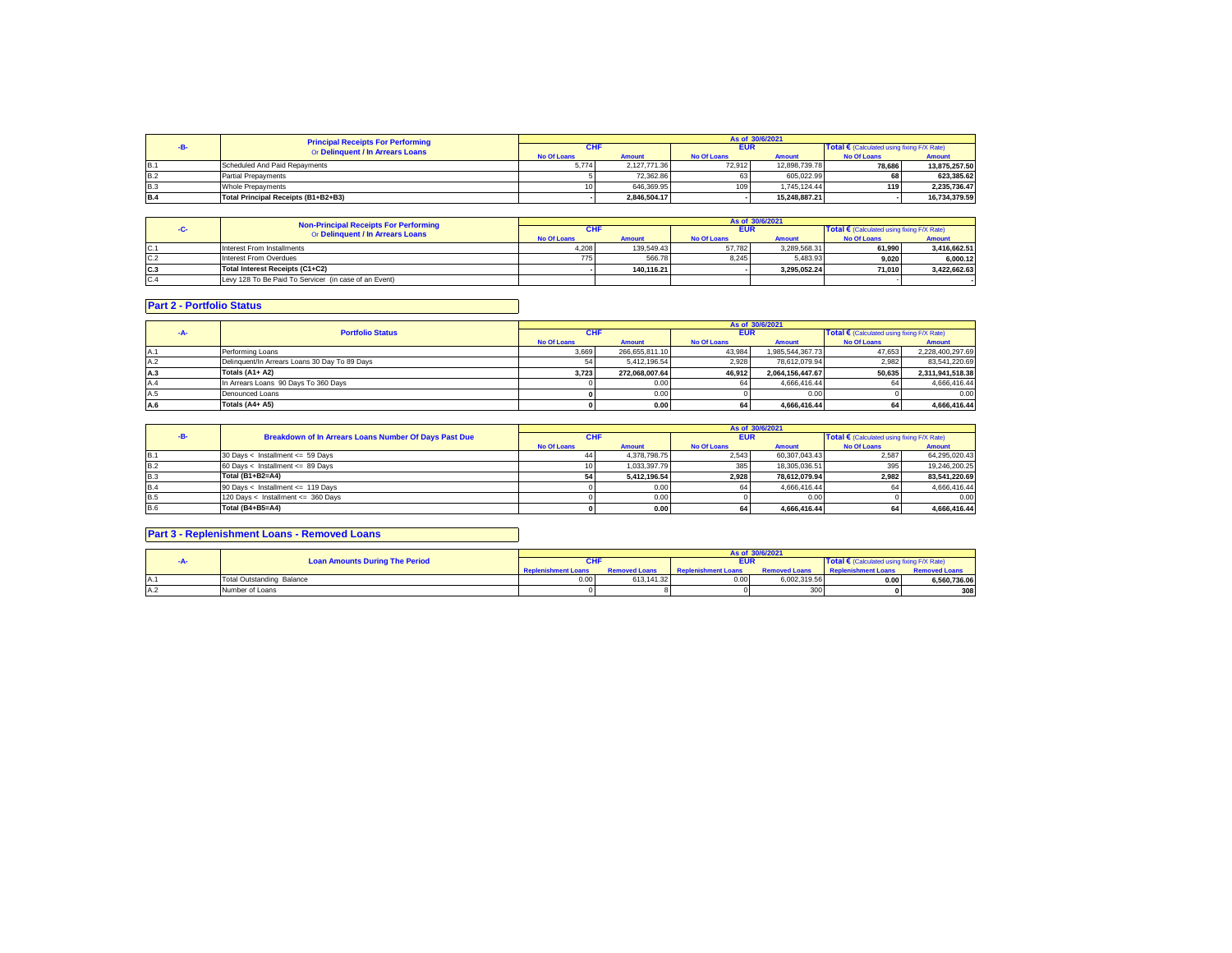| ШI<br><b>Statutory Tests</b>                                                                          |                     | as of 30/6/2021 |
|-------------------------------------------------------------------------------------------------------|---------------------|-----------------|
|                                                                                                       |                     |                 |
| Outstanding Bonds Principal                                                                           | 1,500,000,000.00    |                 |
| Outstanding Accrued Interest on Bonds <sup>1</sup>                                                    | 212,000.00          |                 |
| <b>Total Bonds Amount</b>                                                                             | 1,500,212,000.00    |                 |
| Current Outstanding Balance of Loans                                                                  | 1,952,970,181.63    |                 |
| A. Adjusted Outstanding Principal of Loans <sup>2</sup>                                               | 1,908,144,443.31    |                 |
| B. Accrued Interest on Loans                                                                          | 4,248,840.72        |                 |
| C. Outstanding Principal & accrued Interest of Marketable Assets                                      | 0.00                |                 |
| D. Aggregate Amount standing to the Credit of Trans.Account - excl. Commingling Res.                  | 0.00                |                 |
| Z. WAV CB maturity x OS principal amount x Neg. Carry Factor                                          | 3,201,388.89        |                 |
| Nominal Value (A+B+C+D-Z)                                                                             | 1,909,191,895.14    |                 |
| Bonds / Nominal Value Assets Percentage                                                               | 1,734,349,132.95    |                 |
| <b>Nominal Value Test Result</b>                                                                      |                     | Pass            |
| <b>Net Present Value Test</b>                                                                         |                     | Pass            |
| Net Present Value                                                                                     | 2,225,162,838.88    |                 |
| Net Present Value of Liabilities                                                                      | 1,503,714,239.34    |                 |
| Parallel shift +200bps of current interest rate curve                                                 |                     | Pass            |
| <b>Net Present Value</b>                                                                              | 2, 197, 065, 364.04 |                 |
| Net Present Value of Liabilities                                                                      | 1,501,248,401.28    |                 |
| Parallel shift -200bps of current interest rate curve                                                 |                     | Pass            |
| <b>Net Present Value</b>                                                                              | 2.325.686.897.80    |                 |
| Net Present Value of Liabilities                                                                      | 1,517,149,070.76    |                 |
| <b>Interest Rate Coverage Test</b>                                                                    |                     | Pass            |
| Interest expected to be received in respect of assets comprised in the Cover Pool during the 1st year | 37,007,588.03       |                 |
| Interest due on all series of covered bonds during 1st year                                           | 547,754.85          |                 |
| <b>Parameters</b>                                                                                     |                     |                 |
| LTV Cap                                                                                               | 80.00%              |                 |
| Asset Percentage                                                                                      | 86.5%               |                 |
| Negative carry Margin                                                                                 | 0.50%               |                 |
| <b>Reserve Ledger</b>                                                                                 |                     |                 |
| Opening Balance                                                                                       | 575,427.31          |                 |
| Required Reserve Amount                                                                               | 569,068.08          |                 |
| Amount credited to the account (payment to BoNY)                                                      | 0.00                |                 |
| Available (Outstanding) Reserve Amount t                                                              | 575.427.30          |                 |

<sup>1</sup> Outstanding Accrued Interest on Bonds as at end date of reporting period<br><sup>2</sup> The adjusted Outstanding Principal of Loans is the current Principle Balance adjusted to a maximum of the LTV cap of the indexed property val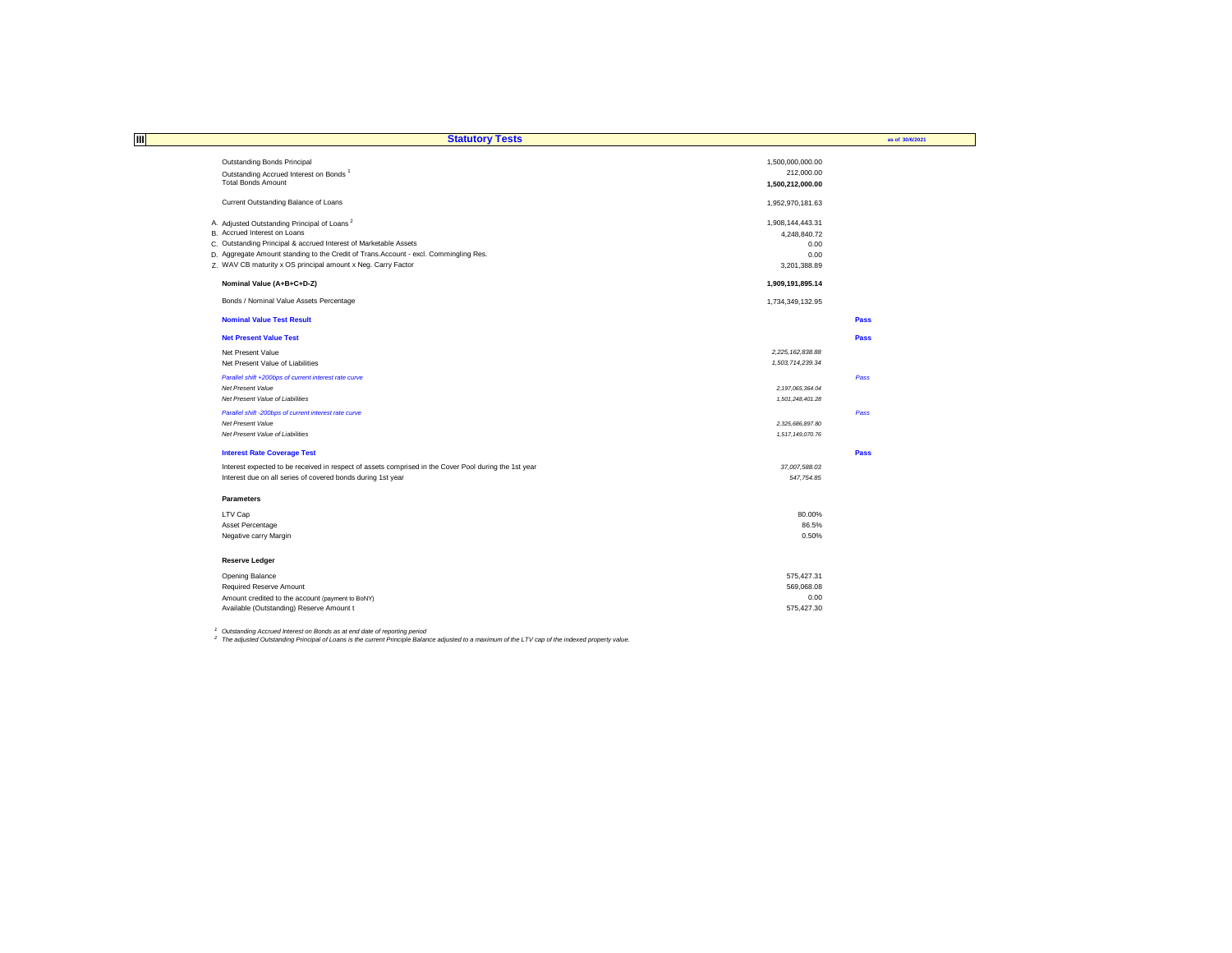|                                            |                        | <b>Portfolio Stratifications</b> |                                         |                                      |
|--------------------------------------------|------------------------|----------------------------------|-----------------------------------------|--------------------------------------|
| <b>LOAN CURRENCY</b>                       |                        |                                  |                                         |                                      |
|                                            | Num of Loans           | % of loans                       | OS Principal (in Euro)                  | % of OS_Principal                    |
| CHF<br><b>EUR</b>                          | 3,723                  | 6.90%                            | 247,785,070.71                          | 12.69%                               |
| <b>Grand Total</b>                         | 50,209<br>53,932       | 93.10%<br>100.00%                | 1,705,185,110.92<br>1,952,970,181.63    | 87.31%<br>100.00%                    |
|                                            |                        |                                  |                                         |                                      |
| <b>ORIGINAL LOAN AMOUNT</b>                | Num of Loans           | % of loans                       | Principal                               | % of Principal                       |
| $0 - 37,500$                               | 14,809                 | 27.46%                           | 351,082,959.45                          | 8.99%                                |
| 37.501 - 75.000<br>75.001 - 100.000        | 20,307<br>8,363        | 37.65%<br>15.51%                 | 1,151,028,524.54<br>744,549,009.81      | 29.48%<br>19.07%                     |
| 100.001 - 150.000                          | 7,013                  | 13.00%                           | 866,807,837.92                          | 22.20%                               |
| 150.001 - 250.000                          | 2,683                  | 4.97%                            | 507,068,506.59                          | 12.99%                               |
| 250.001 - 500.000<br>$500.001 +$           | 667<br>90              | 1.24%<br>0.17%                   | 217, 207, 454. 34                       | 5.56%<br>1.72%                       |
| <b>Grand Total</b>                         | 53,932                 | 100.00%                          | 67, 127, 451. 15<br>3,904,871,743.80    | 100.00%                              |
| <b>OUTSTANDING LOAN AMOUNT</b>             |                        |                                  |                                         |                                      |
|                                            | Num of Loans           | % of loans                       | Principal Euro Equiv.                   | % of Principal Euro Equiv.           |
| $0 - 37.500$                               | 35,421                 | 65.68%                           | 607,795,213.55                          | 31.12%                               |
| 37.501 - 75.000<br>75.001 - 100.000        | 12,767<br>2.946        | 23.67%<br>5.46%                  | 671,415,400.45<br>253,006,343.84        | 34.38%<br>12.95%                     |
| 100.001 - 150.000                          | 1,921                  | 3.56%                            | 228,717,407.24                          | 11.71%                               |
| 150.001 - 250.000                          | 707                    | 1.31%                            | 130, 109, 254. 23                       | 6.66%                                |
| 250.001 - 500.000                          | 147                    | 0.27%                            | 47,443,585.86                           | 2.43%                                |
| $500.001 +$<br><b>Grand Total</b>          | 23<br>53,932           | 0.04%<br>100.00%                 | 14,482,976.46<br>1,952,970,181.63       | 0.74%<br>100.00%                     |
|                                            |                        |                                  |                                         |                                      |
| <b>ORIGINATION DATE</b>                    | Num of Loans           | % of loans                       | Principal Euro Equiv.                   | % of Principal Euro Equiv.           |
| 1990-2004                                  | 14,687                 | 27.23%                           | 368,915,820.43                          | 18.89%                               |
| 2005                                       | 5,230                  | 9.70%                            | 235,767,395.61                          | 12.07%                               |
| 2006<br>2007                               | 8,383<br>8,028         | 15.54%<br>14.89%                 | 349,640,168.63<br>287,776,754.03        | 17.90%<br>14.74%                     |
| 2008                                       | 4,781                  | 8.86%                            | 176,446,284.11                          | 9.03%                                |
| 2009                                       | 2,913                  | 5.40%                            | 115.148.914.15                          | 5.90%                                |
| 2010                                       | 2,724                  | 5.05%                            | 117,324,815.91                          | 6.01%                                |
| 2011                                       | 1,704                  | 3.16%                            | 61,060,756.50                           | 3.13%                                |
| 2012<br>2013                               | 1,435<br>1,077         | 2.66%<br>2.00%                   | 48,416,223.67<br>35,654,460.54          | 2.48%<br>1.83%                       |
| 2014                                       | 414                    | 0.77%                            | 13,247,574.71                           | 0.68%                                |
| 2015                                       | 220                    | 0.41%                            | 8,936,525.28                            | 0.46%                                |
| 2016                                       | 255                    | 0.47%                            | 13,356,150.87                           | 0.68%                                |
| 2017                                       | 506                    | 0.94%                            | 27,726,743.71                           | 1.42%                                |
| 2018                                       | 760                    | 1.41%                            | 41,493,904.33                           | 2.12%                                |
| 2019<br>2020                               | 358<br>114             | 0.66%<br>0.21%                   | 19,958,594.73<br>6,516,774.79           | 1.02%<br>0.33%                       |
| 2021                                       | 343                    | 0.64%                            | 25,582,319.63                           | 1.31%                                |
| <b>Grand Total</b>                         | 53,932                 | 100.00%                          | 1,952,970,181.63                        | 100.00%                              |
| <b>MATURITY DATE</b>                       |                        |                                  |                                         |                                      |
| 2021 - 2025                                | Num of Loans<br>11,753 | % of loans<br>21.79%             | Principal Euro Equiv<br>134,255,005.92  | % of Principal Euro Equiv.<br>6.87%  |
| 2026 - 2030                                | 15,518                 | 28.77%                           | 404,002,478.36                          | 20.69%                               |
| 2031 - 2035                                | 10,802                 | 20.03%                           | 454,664,126.74                          | 23.28%                               |
| 2036 - 2040                                | 7,824                  | 14.51%                           | 430,626,818.47                          | 22.05%                               |
| 2041 - 2045<br>$2046 +$                    | 3,628<br>4,407         | 6.73%<br>8.17%                   | 230, 156, 838.66<br>299,264,913.49      | 11.78%<br>15.32%                     |
| <b>Grand Total</b>                         | 53,932                 | 100.00%                          | 1,952,970,181.63                        | 100.00%                              |
| <b>REMAIN. TIME TO MATURITY</b>            |                        |                                  |                                         |                                      |
| $0 - 40$ months                            | Num of Loans           | % of loans                       | Principal Euro Equiv.                   | % of Principal Euro Equiv.           |
| 40.01 - 60 months                          | 8,603<br>4,290         | 15.95%<br>7.95%                  | 76,544,566.80<br>83.732.526.16          | 3.92%<br>4.29%                       |
| 60.01 - 90 months                          | 7,144                  | 13.25%                           | 152,251,354.75                          | 7.80%                                |
| 90.01 - 120 months                         | 8,184                  | 15.17%                           | 262,797,918.03                          | 13.46%                               |
| 120.01 - 150 months<br>150.01 - 180 months | 6,229                  | 11.55%                           | 243,957,216.15                          | 12.49%                               |
| over 180 months                            | 4,547<br>14,935        | 8.43%<br>27.69%                  | 221,951,335.43<br>911,735,264.31        | 11.36%<br>46.68%                     |
| <b>Grand Total</b>                         | 53,932                 | 100.00%                          | 1,952,970,181.63                        | 100.00%                              |
| <b>INTEREST RATE</b>                       |                        |                                  |                                         |                                      |
|                                            | Num of Loans<br>4999   | % of loans                       | Principal Euro Equiv.<br>315,740,473.48 | % of Principal Euro Equiv.<br>16 17% |
| $0.00\% - 1.00\%$<br>1.01% - 2.00%         | 29,289                 | 9.27%<br>54.31%                  | 1,093,763,423.60                        | 56.01%                               |
| 2.01% - 3.00%                              | 3,238                  | 6.00%                            | 94,731,493.40                           | 4.85%                                |
| $3.01\% - 4.00\%$                          | 2,925                  | 5.42%                            | 143,275,080.20                          | 7.34%                                |
| 4.01% - 5.00%                              | 9,861                  | 18.28%                           | 239, 307, 742.57                        | 12.25%                               |
| 5.01% - 6.00%<br>6.01% - 7.00%             | 935<br>1,403           | 1.73%<br>2.60%                   | 20,893,253.75<br>24,406,078.71          | 1.07%<br>1.25%                       |
| $7.01% +$                                  | 1,282                  | 2.38%                            | 20.852.635.92                           | 1.07%                                |
| <b>Grand Total</b>                         | 53,932                 | 100.00%                          | 1,952,970,181.63                        | 100.00%                              |
| <b>CURRENT LTV_Indexed</b>                 |                        |                                  |                                         |                                      |
| $0.00\% - 20.00\%$                         | Num of Loans<br>15,976 | % of loans<br>29.62%             | Principal Euro Equiv.<br>208.883.909.73 | % of Principal Euro Equiv.<br>10.70% |
| 20.01% - 30.00%                            | 8,425                  | 15.62%                           | 225, 198, 704.80                        | 11.53%                               |
| 30.01% - 40.00%                            | 7,181                  | 13.31%                           | 259,285,352.42                          | 13.28%                               |
| 40.01% - 50.00%                            | 6,599                  | 12.24%                           | 302,016,468.26                          | 15.46%                               |
| 50.01% - 60.00%                            | 5,326                  | 9.88%                            | 281,896,416.27                          | 14.43%                               |
| 60.01% - 70.00%<br>70.01% - 80.00%         | 4,073<br>2,760         | 7.55%<br>5.12%                   | 241,201,111.91                          | 12.35%<br>8.87%                      |
| 80.01% - 90.00%                            | 1,859                  | 3.45%                            | 173, 169, 232. 72<br>126.509.027.52     | 6.48%                                |
| 90.01% - 100.00%                           | 1,065                  | 1.97%                            | 78,481,343.71                           | 4.02%                                |
|                                            | 668                    | 1.24%                            | 56,328,614.29                           | 2.88%                                |
| 100.00% +<br><b>Grand Total</b>            | 53,932                 | 100.00%                          | 1,952,970,181.63                        | 100.00%                              |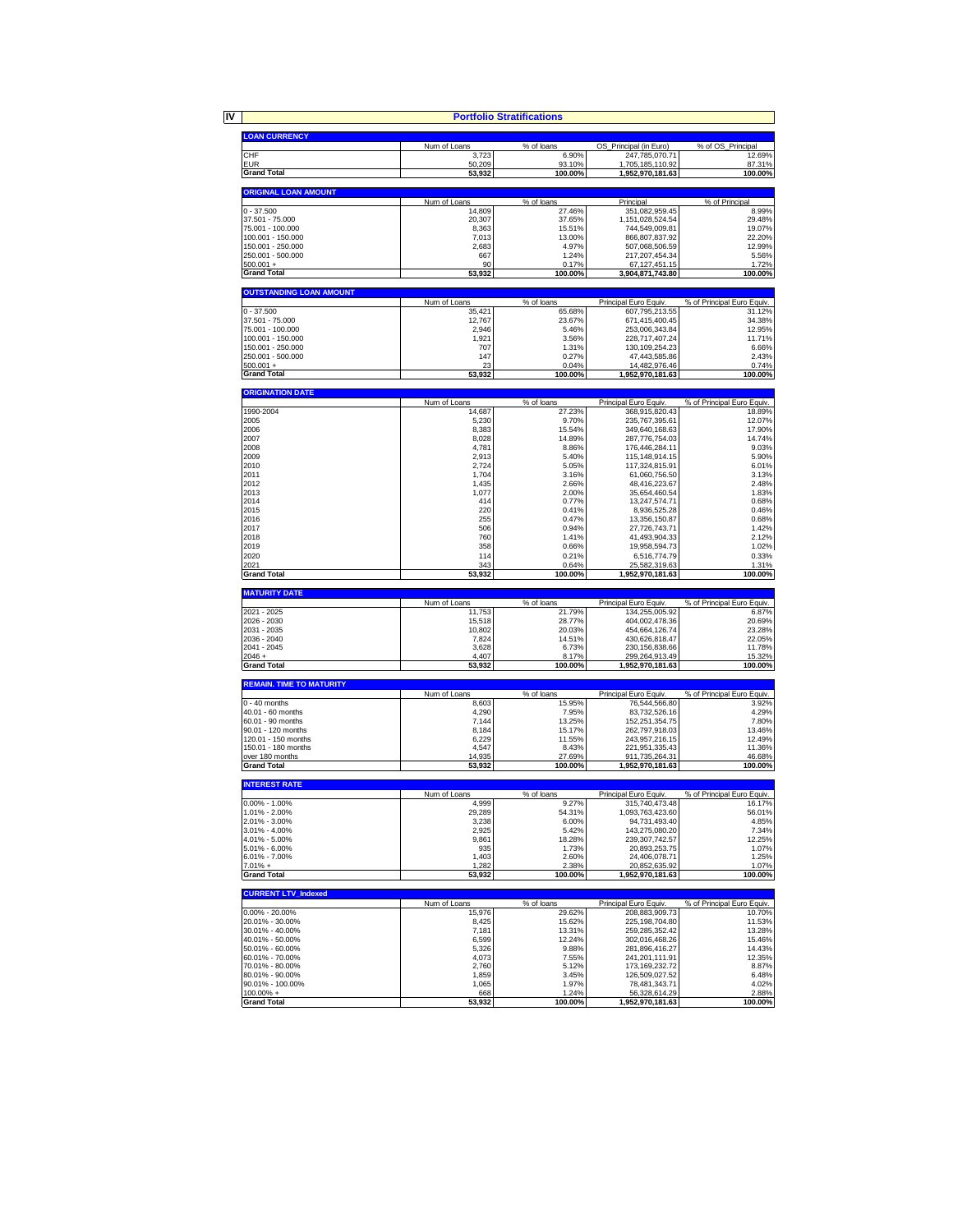| <b>CURRENT LTV_Unindexed</b>                                                                                                                                                                                                                                                                                                                                                                                                                                                                                                                                                              |                     |                     |                                       |                                     |
|-------------------------------------------------------------------------------------------------------------------------------------------------------------------------------------------------------------------------------------------------------------------------------------------------------------------------------------------------------------------------------------------------------------------------------------------------------------------------------------------------------------------------------------------------------------------------------------------|---------------------|---------------------|---------------------------------------|-------------------------------------|
|                                                                                                                                                                                                                                                                                                                                                                                                                                                                                                                                                                                           | Num of Loans        | % of loans          | Principal Euro Equiv.                 | % of Principal Euro Equiv.          |
| $0.00\% - 20.00\%$                                                                                                                                                                                                                                                                                                                                                                                                                                                                                                                                                                        | 19,668              | 36.47%              | 321,075,917.45                        | 16.44%                              |
| 20.01% - 30.00%                                                                                                                                                                                                                                                                                                                                                                                                                                                                                                                                                                           | 10,787              | 20.00%              | 353,014,472.23                        | 18.08%                              |
| 30.01% - 40.00%                                                                                                                                                                                                                                                                                                                                                                                                                                                                                                                                                                           | 9,578               | 17.76%              | 424,142,870.77                        | 21.72%                              |
| 40.01% - 50.00%                                                                                                                                                                                                                                                                                                                                                                                                                                                                                                                                                                           | 6,894               | 12.78%              | 369, 103, 198.05                      | 18.90%                              |
| 50.01% - 60.00%                                                                                                                                                                                                                                                                                                                                                                                                                                                                                                                                                                           | 4,166               | 7.72%               | 266,495,152.40                        | 13.65%                              |
| 60.01% - 70.00%                                                                                                                                                                                                                                                                                                                                                                                                                                                                                                                                                                           | 2,130               | 3.95%               | 151,519,767.99                        | 7.76%                               |
| 70.01% - 80.00%                                                                                                                                                                                                                                                                                                                                                                                                                                                                                                                                                                           | 560                 | 1.04%               | 48,618,204.46                         | 2.49%                               |
| 80.01% - 90.00%                                                                                                                                                                                                                                                                                                                                                                                                                                                                                                                                                                           | 96                  | 0.18%               | 11,344,487.11                         | 0.58%                               |
| 90.01% - 100.00%                                                                                                                                                                                                                                                                                                                                                                                                                                                                                                                                                                          | 24                  | 0.04%               | 3,857,370.77                          | 0.20%                               |
| 100.00% +                                                                                                                                                                                                                                                                                                                                                                                                                                                                                                                                                                                 | 29                  | 0.05%               | 3,798,740.40                          | 0.19%                               |
| <b>Grand Total</b>                                                                                                                                                                                                                                                                                                                                                                                                                                                                                                                                                                        | 53,932              | 100.00%             | 1,952,970,181.63                      | 100.00%                             |
| <b>ORIGINAL LTV</b>                                                                                                                                                                                                                                                                                                                                                                                                                                                                                                                                                                       |                     |                     |                                       |                                     |
|                                                                                                                                                                                                                                                                                                                                                                                                                                                                                                                                                                                           | Num of Loans        | % of loans          | Principal Euro Equiv.                 | % of Principal Euro Equiv.          |
| 0.00% - 20.00%                                                                                                                                                                                                                                                                                                                                                                                                                                                                                                                                                                            | 3,815               | 7.07%               | 58,718,701.77                         | 3.01%                               |
| 20.01% - 30.00%                                                                                                                                                                                                                                                                                                                                                                                                                                                                                                                                                                           | 4,999               | 9.27%               | 111,774,679.61                        | 5.72%                               |
| 30.01% - 40.00%                                                                                                                                                                                                                                                                                                                                                                                                                                                                                                                                                                           | 6,760               | 12.53%              | 183.730.874.25                        | 9.41%                               |
| 40.01% - 50.00%                                                                                                                                                                                                                                                                                                                                                                                                                                                                                                                                                                           | 8,273               | 15.34%              | 269,319,388.91                        | 13.79%                              |
| 50.01% - 60.00%                                                                                                                                                                                                                                                                                                                                                                                                                                                                                                                                                                           | 8,703               | 16.14%              | 329,434,660.79                        | 16.87%                              |
| 60.01% - 70.00%                                                                                                                                                                                                                                                                                                                                                                                                                                                                                                                                                                           | 7,798               | 14.46%              | 328,570,297.57                        | 16.82%                              |
| 70.01% - 80.00%                                                                                                                                                                                                                                                                                                                                                                                                                                                                                                                                                                           | 7,436               | 13.79%              | 342,392,936.66                        | 17.53%                              |
| 80.01% - 90.00%                                                                                                                                                                                                                                                                                                                                                                                                                                                                                                                                                                           | 3,730               | 6.92%               | 181,997,244.74                        | 9.32%                               |
| 90.01% - 100.00%                                                                                                                                                                                                                                                                                                                                                                                                                                                                                                                                                                          | 2,146               | 3.98%               | 134,996,237.69                        | 6.91%                               |
| 100.00% +                                                                                                                                                                                                                                                                                                                                                                                                                                                                                                                                                                                 | 272                 | 0.50%               | 12,035,159.63                         | 0.62%                               |
| <b>Grand Total</b>                                                                                                                                                                                                                                                                                                                                                                                                                                                                                                                                                                        | 53,932              | 100.00%             | 1,952,970,181.63                      | 100.00%                             |
|                                                                                                                                                                                                                                                                                                                                                                                                                                                                                                                                                                                           |                     |                     |                                       |                                     |
| <b>LOCATION OF PROPERTY</b>                                                                                                                                                                                                                                                                                                                                                                                                                                                                                                                                                               | Num of Loans        | % of loans          | Principal Euro Equiv.                 | % of Principal Euro Equiv.          |
| Attica                                                                                                                                                                                                                                                                                                                                                                                                                                                                                                                                                                                    | 21,556              | 39.97%              | 929,224,115.42                        | 47.58%                              |
| Thessaloniki                                                                                                                                                                                                                                                                                                                                                                                                                                                                                                                                                                              | 7,895               | 14.64%              | 258,306,513.10                        | 13.23%                              |
| Macedonia                                                                                                                                                                                                                                                                                                                                                                                                                                                                                                                                                                                 | 6,349               | 11.77%              | 172,200,929.64                        | 8.82%                               |
| Peloponnese                                                                                                                                                                                                                                                                                                                                                                                                                                                                                                                                                                               | 3,953               | 7.33%               | 130,246,197.72                        | 6.67%                               |
| Thessaly                                                                                                                                                                                                                                                                                                                                                                                                                                                                                                                                                                                  | 3,918               | 7.26%               | 109.000.495.25                        | 5.58%                               |
| Sterea Ellada                                                                                                                                                                                                                                                                                                                                                                                                                                                                                                                                                                             | 2,948               | 5.47%               | 88,628,075.27                         | 4.54%                               |
| Creta Island                                                                                                                                                                                                                                                                                                                                                                                                                                                                                                                                                                              | 2,192               | 4.06%               | 81,228,009.05                         | 4.16%                               |
| Ionian Islands                                                                                                                                                                                                                                                                                                                                                                                                                                                                                                                                                                            | 857                 | 1.59%               | 34, 177, 966.85                       | 1.75%                               |
| Thrace                                                                                                                                                                                                                                                                                                                                                                                                                                                                                                                                                                                    | 1,391               | 2.58%               | 41, 167, 748. 27                      | 2.11%                               |
| Epirus                                                                                                                                                                                                                                                                                                                                                                                                                                                                                                                                                                                    | 1,640               | 3.04%               | 49,970,993.01                         | 2.56%                               |
| Aegean Islands                                                                                                                                                                                                                                                                                                                                                                                                                                                                                                                                                                            | 1,233               | 2.29%               | 58,819,138.04                         | 3.01%                               |
| <b>Grand Total</b>                                                                                                                                                                                                                                                                                                                                                                                                                                                                                                                                                                        | 53,932              | 100.00%             | 1,952,970,181.63                      | 100.00%                             |
|                                                                                                                                                                                                                                                                                                                                                                                                                                                                                                                                                                                           |                     |                     |                                       |                                     |
| <b>SEASONING</b>                                                                                                                                                                                                                                                                                                                                                                                                                                                                                                                                                                          |                     |                     |                                       |                                     |
| 0 - 12                                                                                                                                                                                                                                                                                                                                                                                                                                                                                                                                                                                    | Num of Loans<br>394 | % of loans<br>0.73% | Principal Euro Equiv<br>28,641,309.03 | % of Principal Euro Equiv.<br>1.47% |
| $12 - 24$                                                                                                                                                                                                                                                                                                                                                                                                                                                                                                                                                                                 | 169                 | 0.31%               | 9,579,479.27                          | 0.49%                               |
| 24 - 36                                                                                                                                                                                                                                                                                                                                                                                                                                                                                                                                                                                   | 564                 | 1.05%               | 30,483,167.15                         | 1.56%                               |
|                                                                                                                                                                                                                                                                                                                                                                                                                                                                                                                                                                                           |                     |                     |                                       |                                     |
|                                                                                                                                                                                                                                                                                                                                                                                                                                                                                                                                                                                           |                     |                     |                                       |                                     |
|                                                                                                                                                                                                                                                                                                                                                                                                                                                                                                                                                                                           | 1,092               | 2.02%               | 59,768,911.20                         | 3.06%                               |
|                                                                                                                                                                                                                                                                                                                                                                                                                                                                                                                                                                                           | 1,119               | 2.07%               | 40,392,916.11                         | 2.07%                               |
|                                                                                                                                                                                                                                                                                                                                                                                                                                                                                                                                                                                           | 50,594              | 93.81%              | 1,784,104,398.87                      | 91.35%                              |
|                                                                                                                                                                                                                                                                                                                                                                                                                                                                                                                                                                                           | 53,932              | 100.00%             | 1,952,970,181.63                      | 100.00%                             |
|                                                                                                                                                                                                                                                                                                                                                                                                                                                                                                                                                                                           |                     |                     |                                       |                                     |
|                                                                                                                                                                                                                                                                                                                                                                                                                                                                                                                                                                                           | Num of Loans        | % of loans          | Principal Euro Equiv.                 | % of Principal Euro Equiv.          |
|                                                                                                                                                                                                                                                                                                                                                                                                                                                                                                                                                                                           | 13                  | 0.02%               | 152,369.69                            | 0.01%                               |
|                                                                                                                                                                                                                                                                                                                                                                                                                                                                                                                                                                                           | 557                 | 1.03%               | 7,084,807.48                          | 0.36%                               |
|                                                                                                                                                                                                                                                                                                                                                                                                                                                                                                                                                                                           | 7,771               | 14.41%              | 101,583,979.66                        | 5.20%                               |
|                                                                                                                                                                                                                                                                                                                                                                                                                                                                                                                                                                                           | 9,852               | 18.27%              | 232,936,065.49                        | 11.93%                              |
|                                                                                                                                                                                                                                                                                                                                                                                                                                                                                                                                                                                           | 10,145              | 18.81%              | 389,104,912.07                        | 19.92%                              |
|                                                                                                                                                                                                                                                                                                                                                                                                                                                                                                                                                                                           | 17,032              | 31.58%              | 696,282,607.13                        | 35.65%                              |
|                                                                                                                                                                                                                                                                                                                                                                                                                                                                                                                                                                                           | 3,736               | 6.93%               | 219,014,339.14<br>306.811.100.97      | 11.21%                              |
|                                                                                                                                                                                                                                                                                                                                                                                                                                                                                                                                                                                           | 4,826<br>53,932     | 8.95%<br>100.00%    | 1,952,970,181.63                      | 15.71%<br>100.00%                   |
|                                                                                                                                                                                                                                                                                                                                                                                                                                                                                                                                                                                           |                     |                     |                                       |                                     |
|                                                                                                                                                                                                                                                                                                                                                                                                                                                                                                                                                                                           |                     |                     |                                       |                                     |
|                                                                                                                                                                                                                                                                                                                                                                                                                                                                                                                                                                                           | Num of Loans        | % of loans          | Principal Euro Equiv                  | % of Principal Euro Equiv.          |
|                                                                                                                                                                                                                                                                                                                                                                                                                                                                                                                                                                                           | 41,931              | 77.75%              | 1,436,464,185.18                      | 73.55%                              |
|                                                                                                                                                                                                                                                                                                                                                                                                                                                                                                                                                                                           | 12,001<br>53,932    | 22.25%<br>100.00%   | 516,505,996.45<br>1,952,970,181.63    | 26.45%<br>100.00%                   |
|                                                                                                                                                                                                                                                                                                                                                                                                                                                                                                                                                                                           |                     |                     |                                       |                                     |
|                                                                                                                                                                                                                                                                                                                                                                                                                                                                                                                                                                                           |                     |                     |                                       |                                     |
|                                                                                                                                                                                                                                                                                                                                                                                                                                                                                                                                                                                           | Num of Loans        | % of loans          | Principal Euro Equiv.                 | % of Principal Euro Equiv.          |
|                                                                                                                                                                                                                                                                                                                                                                                                                                                                                                                                                                                           | 11,820              | 21.92%              | 436,329,991.36                        | 22.34%                              |
|                                                                                                                                                                                                                                                                                                                                                                                                                                                                                                                                                                                           | 28,910              | 53.60%              | 1,109,697,394.60                      | 56.82%                              |
|                                                                                                                                                                                                                                                                                                                                                                                                                                                                                                                                                                                           | 10,002              | 18.55%              | 314,348,781.02                        | 16.10%                              |
|                                                                                                                                                                                                                                                                                                                                                                                                                                                                                                                                                                                           | 113                 | 0.21%               | 6.652.400.38                          | 0.34%                               |
|                                                                                                                                                                                                                                                                                                                                                                                                                                                                                                                                                                                           | 622                 | 1.15%               | 28,513,265.37                         | 1.46%                               |
|                                                                                                                                                                                                                                                                                                                                                                                                                                                                                                                                                                                           | 320                 | 0.59%               | 13,307,450.38                         | 0.68%                               |
|                                                                                                                                                                                                                                                                                                                                                                                                                                                                                                                                                                                           | 2,145               | 3.98%               | 44,120,898.52                         | 2.26%                               |
|                                                                                                                                                                                                                                                                                                                                                                                                                                                                                                                                                                                           | 53,932              | 100.00%             | 1,952,970,181.63                      | 100.00%                             |
|                                                                                                                                                                                                                                                                                                                                                                                                                                                                                                                                                                                           |                     |                     |                                       |                                     |
|                                                                                                                                                                                                                                                                                                                                                                                                                                                                                                                                                                                           | Num of Loans        | % of loans          | Principal Euro Equiv.                 | % of Principal Euro Equiv.          |
|                                                                                                                                                                                                                                                                                                                                                                                                                                                                                                                                                                                           | 53,745              | 99.65%              | 1,937,217,994.10                      | 99.19%                              |
|                                                                                                                                                                                                                                                                                                                                                                                                                                                                                                                                                                                           | 187                 | 0.35%               | 15,752,187.53                         | 0.81%                               |
| $36 - 60$<br>60 - 96<br>over 96<br><b>Grand Total</b><br><b>LEGAL LOAN TERM</b><br>$0 - 5$ years<br>5 - 10 years<br>10 - 15 years<br>15 - 20 years<br>20 - 25 years<br>25 - 30 years<br>30 - 35 years<br>$35$ years $+$<br><b>Grand Total</b><br><b>REAL ESTATE TYPE</b><br>Flats<br>Houses<br><b>Grand Total</b><br><b>LOAN PURPOSE</b><br>Construction<br>Purchase<br>Repair<br>Construction (re-mortgage)<br>Purchase (re-mortgage)<br>Repair (re-mortgage)<br><b>Equity Release</b><br><b>Grand Total</b><br><b>INTEREST PAYMENT FREQUENCY</b><br>FA<br>Balloon<br><b>Grand Total</b> | 53,932              | 100.00%             | 1,952,970,181.63                      | 100.00%                             |
|                                                                                                                                                                                                                                                                                                                                                                                                                                                                                                                                                                                           |                     |                     |                                       |                                     |
| <b>INTEREST RATE TYPE</b>                                                                                                                                                                                                                                                                                                                                                                                                                                                                                                                                                                 | Num of Loans        | % of loans          | Principal Euro Equiv.                 | % of Principal Euro Equiv.          |
| Floating                                                                                                                                                                                                                                                                                                                                                                                                                                                                                                                                                                                  | 53,027              | 98.32%              | 1,923,556,274.82                      | 98.49%                              |
| <b>Fixed Converting to Floating</b>                                                                                                                                                                                                                                                                                                                                                                                                                                                                                                                                                       | 547                 | 1.01%               | 27,455,728.28                         | 1.41%                               |
| <b>Fixed to Maturity</b><br><b>Grand Total</b>                                                                                                                                                                                                                                                                                                                                                                                                                                                                                                                                            | 358<br>53,932       | 0.66%<br>100.00%    | 1,958,178.54<br>1,952,970,181.63      | 0.10%<br>100.00%                    |

Fixed rate assets *1.51%* Assets' WAL (in years) *6.42*